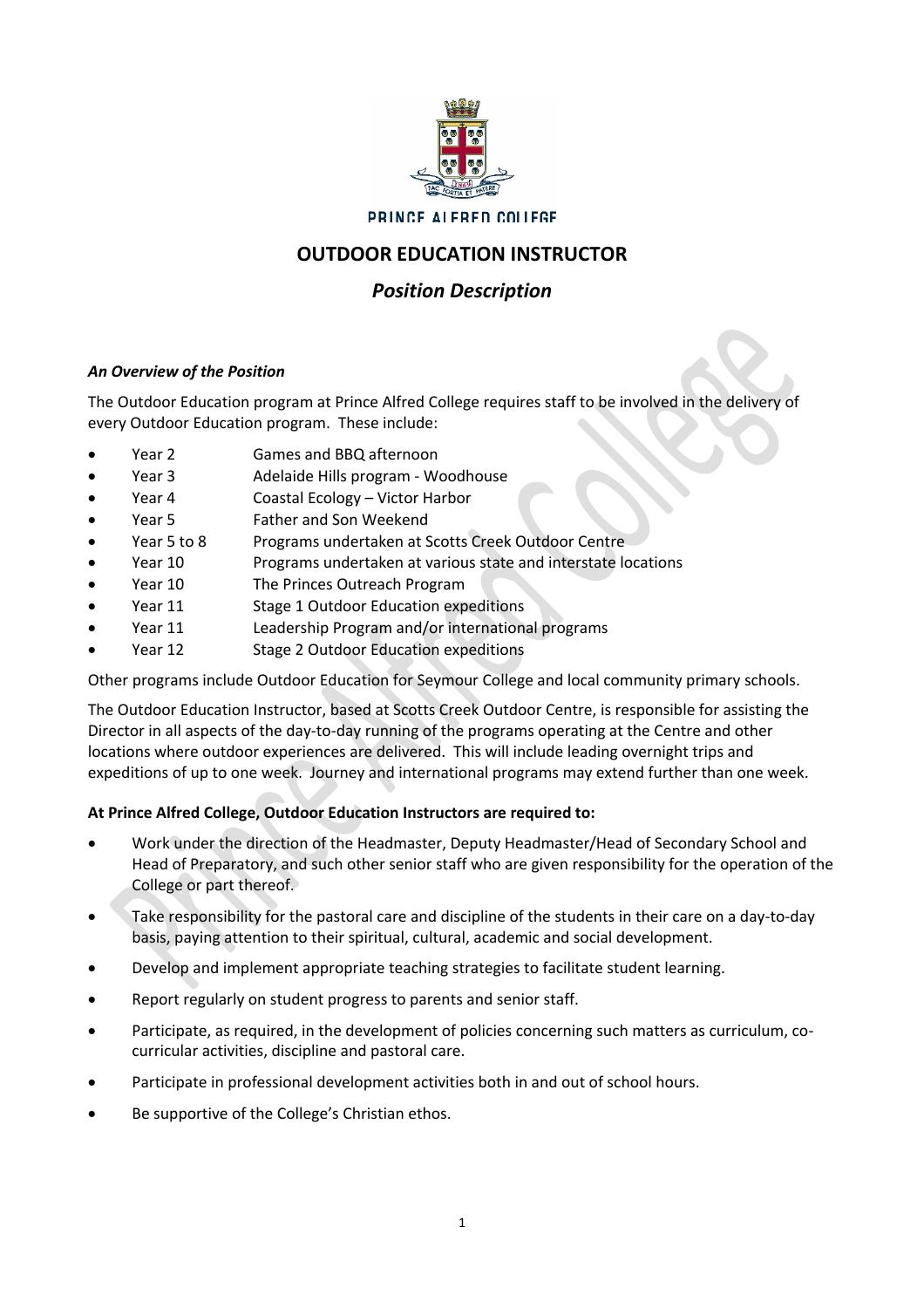## *Key Areas of Responsibility for this Position*

#### **Responsibilities:**

- Teach programs in Outdoor and Environmental Education.
- Assume responsibility for the Campus when the Director is not on the site.
- Assume responsibility for elements of split and staggered programs.
- Maintain the level of safety and duty of care recognised as the industry norm.
- Maintain professional expertise and qualifications in areas such as canoeing, Kayaking, first aid, bushwalking, rock climbing, and High Ropes.
- To maintain and share a program of personal professional development.
- Maintain contact with staff and students at the Kent Town campus.
- To report to the Headmaster (and Deputy Headmaster/Head of Secondary School and Head of Preparatory, as appropriate).
- To assist with co-curricular and extra curricular matters, including the development of co-curricular Outdoor Education opportunities.

#### **Curriculum:**

- Assist in the implementation and evaluation of programs from Year 2 to Year 11.
- Take a lead role to implement and evaluate all programs with PAC 'affiliate schools'. These include Seymour College. This responsibility requires you to liaise with the staff from these schools with regard to program organisational detail and achieving specific learning outcomes.
- Assist in the implementation of leadership programs for Year 11 students.
- Assist class tutors in preliminary work required for the implementation of the Scotts Creek curriculum.
- Assist class tutors and students with follow up activities with regards to the Scotts Creek curriculum.
- Liaise with staff and tutors with regard to their role during time spent at Scotts Creek.

#### **Student Management:**

- Establish and maintain standards of student behaviour and personal wellbeing at Scotts Creek.
- Assess student and student leaders' participation, interaction and behaviour.

#### **Administrative:**

- Contribute to the accreditation of the campsite.
- Contribute to the development and continual review of the Risk Management documentation for the Campus.
- Maintain the First Aid facility, and First Aid kits to industry expectation.
- Aid in the production of Campus publications and printing requirements.
- Aid in the maintenance of relationships with local businesses.
- Assist in the handling of enquiries regarding Outdoor Education from parents, staff and the public.
- Be involved in program photography and the development, enlargement and display of photos taken for program and promotional use.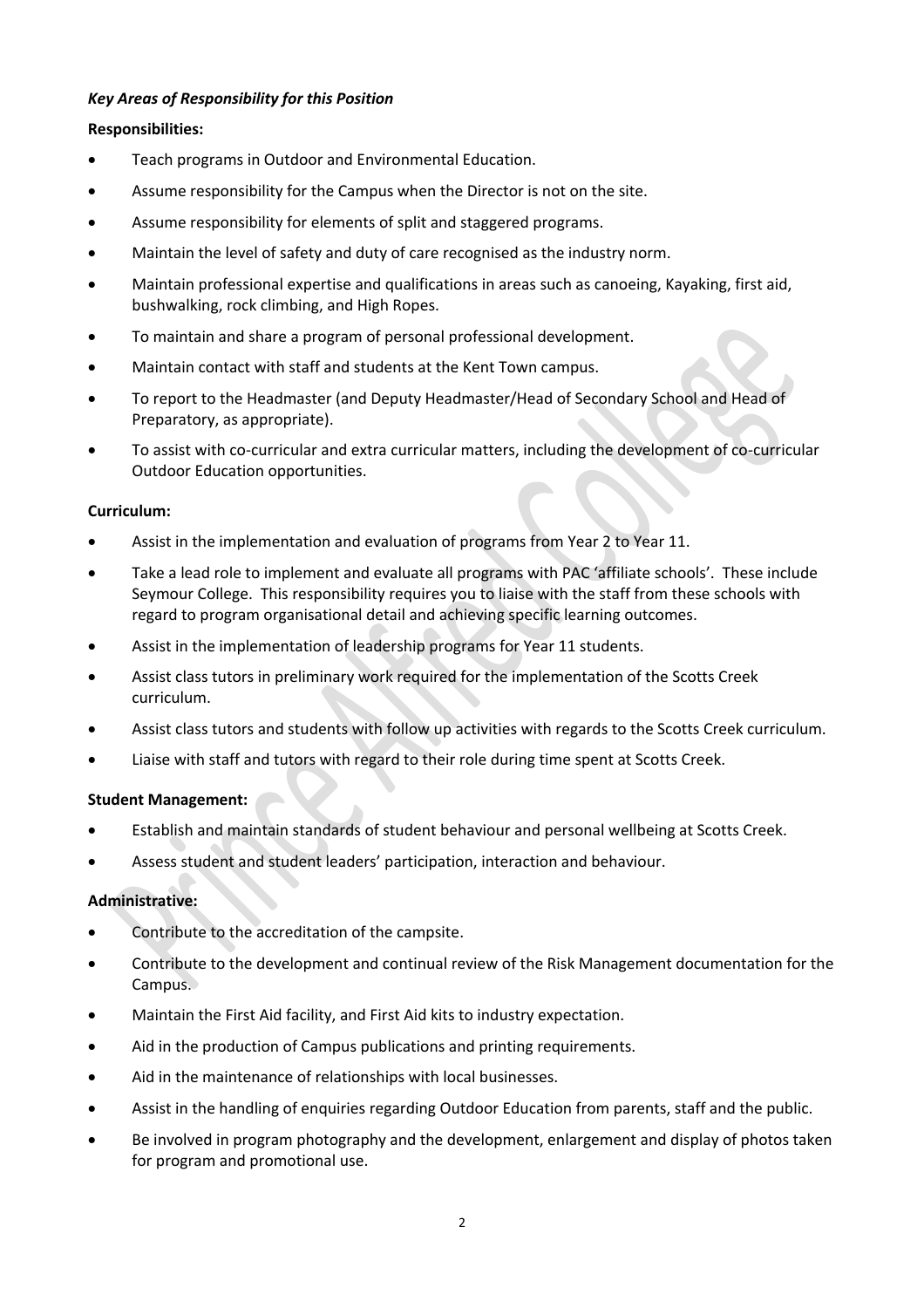#### **Grounds, Facilities and Maintenance:**

- Repair and maintain outdoor equipment.
- Develop a program that models sustainable living, including recycling and vegetable patch.
- General maintenance and care of the Campus throughout the year.

## **Promotion and Parent Liaison:**

- Promote Scotts Creek within the College and the wider community.
- Liaise with other schools, both State and Independent.
- Establish and maintain links with parents and the wider College community.

In addition to the above responsibilities the Outdoor Education Instructor will:

- Assist in the management of program logistics, including such things as parent and student communication, equipment and program logistics.
- Assist in the management of communications with external providers, e.g. bus hire companies, National Parks and landowners whose land the program accesses.
- Teach all programs, taking responsibility for student achievement of learning outcomes by working with the agreed curriculum through teaching strategies as well as managing the physical and emotional safety of all participants.
- Supervise the work of the trainees in relation to the above tasks.

## **Hours of Work:**

Hours of work during programs will vary depending on programs. Some programs require weekend work and work during school holiday periods. During program weeks the instructor is expected to be onsite for the duration of the program.

#### *Key Selection Criteria*

#### **Essential Qualifications/Experience:**

- Tertiary qualifications in Outdoor Education/Recreation, Environmental Education or related fields.
- Proven track record of delivering quality Outdoor Education programs to students.
- Appropriate first aid (minimum senior first aid certificate).
- Flat-water Canoe/Kayak Instructor qualification (Paddle Australia).
- Mandatory Notification Training/Responding to Abuse and Neglect.
- Working with Children Check/DCSI/DHS Child-related screening.
- Experience with Microsoft Windows, Word, Excel, PowerPoint, Access and Internet Explorer.

#### **Desirable Qualifications/Experience:**

- Experience and qualifications in Outdoor Education teaching.
- Experience in administering Outdoor Education courses.
- Experience and preferably qualifications in the following areas:
	- Bus Licence (Medium Rigid).
	- Instructor/experience in any one or more of the following: Bushwalking, Rock Climbing, Kayaking, White Water, High Ropes Course.